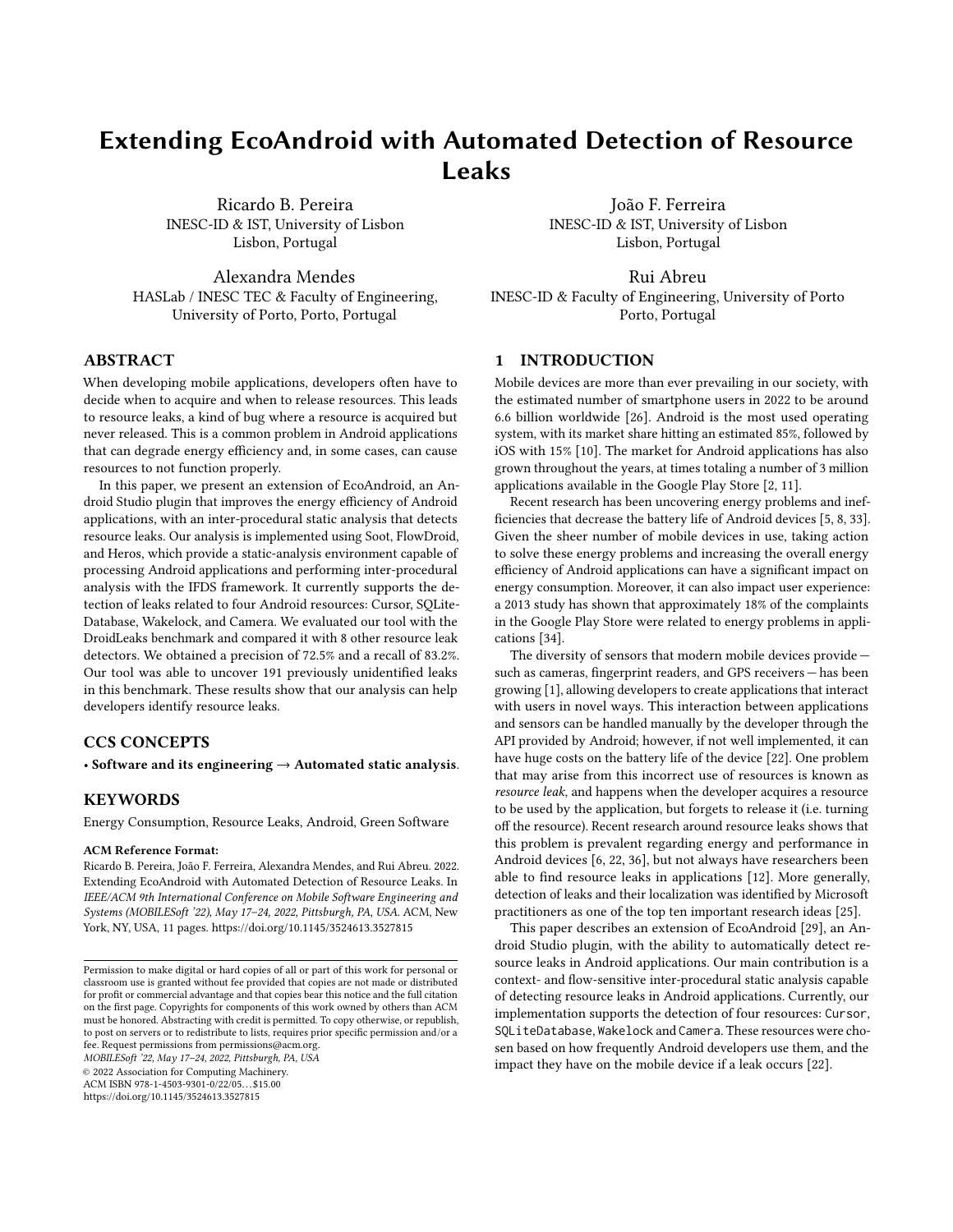MOBILESoft '22, May 17-24, 2022, Pittsburgh, PA, USA Ricardo B. Pereira, João F. Ferreira, Alexandra Mendes, and Rui Abreu

We evaluated our analysis on DroidLeaks [\[22\]](#page-10-10), a publicly available resource leaks benchmark. We detected 203 leaks, where 191 are new and undiscovered leaks. We obtained a precision of 72.5%, a recall of 83.2%, and an F-Score of 77.5%.

When considering all the resource leaks included in DroidLeaks that are of one of the four supported types (50 leaks in total), we obtained a bug detection rate of 18% and a false alarm rate of 2%. While the bug detection rate of our tool can improve substantially when compared with the 8 tools considered by DroidLeaks, the false alarm rate is among the best (only Android Lint is better).

Contributions summary. Our main contributions can be summarized as follows:

- We present a new context- and flow-sensitive inter-procedural static analysis capable of detecting resource leaks in Android applications. To the best of our knowledge, it is the first IFDSbased resource leak analysis that supports multiple Android resources.
- We provide an implementation of the analysis that can be executed as a standalone tool or run integrated in IntelliJ or Android Studio (as part of the plugin EcoAndroid).
- We extend the DroidLeaks benchmark, with the addition of 191 new resource leaks identified and described, with most of the resource leaks identified concerning the use of Cursor and SQLite Database resources.

All our source code and data are available in EcoAndroid's Github repository: [https://github.com/sr-lab/EcoAndroid.](https://github.com/sr-lab/EcoAndroid) EcoAndroid is also available in the JetBrains Marketplace: [https://plugins.jetbrains.](https://plugins.jetbrains.com/plugin/15637-ecoandroid) [com/plugin/15637-ecoandroid](https://plugins.jetbrains.com/plugin/15637-ecoandroid)

## 2 BACKGROUND

In this section, we present background knowledge about the Android architecture, resource leaks, EcoAndroid, and the frameworks used in our development.

## 2.1 Android Architecture

Android applications are built upon four essential components [\[16,](#page-10-16) [21,](#page-10-17) [32\]](#page-10-18):

- (1) Activity. This component represents a screen with a user interface and it handles all user interaction.
- (2) Service. This component runs in the background to perform time-intensive operations and work related to remote processes. It does not provide a user interface.
- (3) Broadcast Receiver. This component allows an application to receive events from the user or the system.
- (4) Content Provider. This component is used to manage shared data between multiple applications.

An activity can transition through multiple states as the user interacts with the application and with the system itself. There are four states an activity can go through: running, paused, stopped, and destroyed. The developer has to explicitly program how an activity transitions between these states. This is done using callbacks provided by the Android API: onCreate(), onStart(), onResume(), onPause(), onStop(), and onDestroy() [\[17,](#page-10-19) [32\]](#page-10-18). The complete lifecycle and state transitions of an activity are illustrated in Figure [1.](#page-1-0)

<span id="page-1-0"></span>

Figure 1: Android activity lifecycle (adapted from Android Guide [\[17\]](#page-10-19) and Android Fundamentals [\[15\]](#page-10-20))

The Android system starts a new Linux process when an application component starts and no other component from that application is running. After that, all components from an application run in the same process and in the same thread, unless otherwise specified. The thread created when the application is launched is called the main thread. It is responsible for dispatching events to the user interface widgets, and is almost always the thread that interacts with the components from the Android UI toolkit, and so it is often called the UI thread. To avoid blocking the UI thread, as to keep the application responsive, tasks that are not instantaneous should be done using a separate thread [\[17\]](#page-10-19).

The Android framework is mainly event-driven [\[35\]](#page-10-21). Eventbased programs make use of callbacks, which are functions that are called after certain events are completed. An example of callbacks are the functions used in the activity lifecycle to transition between states. These functions are called after certain events occur and are responsible for managing the activity's state. Event handlers are a more specific type of callback; these are functions that are executed after a certain event related to the user interaction happens (e.g., the function that executes when a user clicks on a button) [\[19,](#page-10-22) [22,](#page-10-10) [23\]](#page-10-23).

### 2.2 Resource Leaks

As mentioned before, the number of sensors and hardware components in mobile devices has been growing over the years. These components — also called resources — are known for being one of the biggest energy consumers in Android devices [\[37\]](#page-10-24). When a developer wants to use a resource, they must explicitly acquire and release it manually. This is usually done via Android-specific API calls, which vary from resource to resource [\[22\]](#page-10-10). A resource leak occurs when a programmer forgets to release a resource they previously acquired, after it is done being used. A resource leak causes components to stay active and consume battery, even if they are no longer needed. Apart from the unnecessary battery usage, a resource leak may cause the resource to not function properly for other applications or even cause the Android system to crash [\[22,](#page-10-10) [37\]](#page-10-24).

Listing [1](#page-2-0) shows an example from an older version of AnkiDroid $^1,$  $^1,$  $^1,$ where a resource  $-$  in this case, a database cursor  $-$  is *acquired* at

<span id="page-1-1"></span><sup>1</sup><https://github.com/ankidroid/Anki-Android>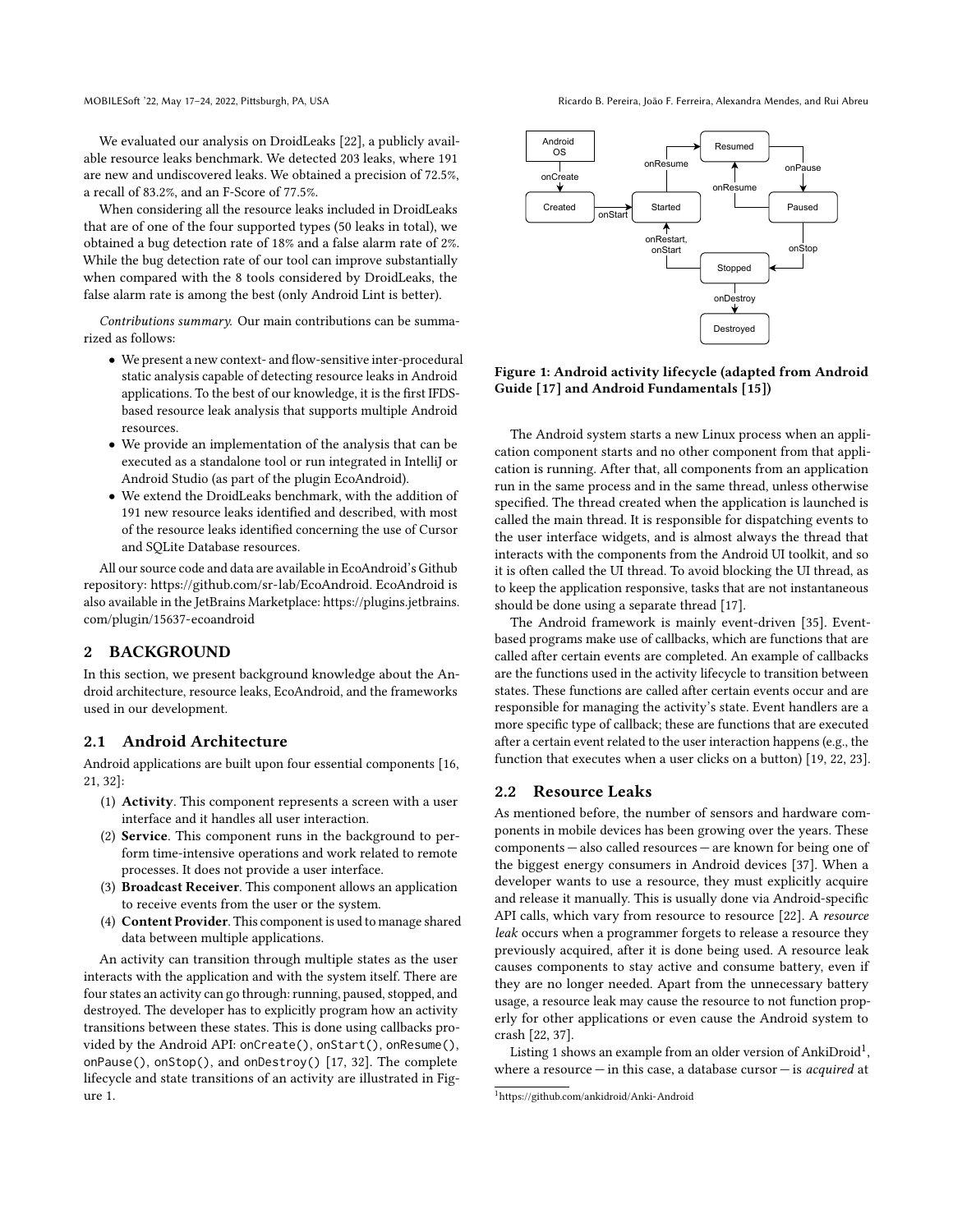<span id="page-2-0"></span>Extending EcoAndroid with Automated Detection of Resource Leaks MOBILESoft '22, May 17-24, 2022, Pittsburgh, PA, USA

1 **private static** SQLiteDatabase upgradeDB(...) { 2  $(\ldots)$  $3$  Cursor c = mMetaDb.rawQuery(...); 4 **int** columnNumber = c.getCount(); 5 **if** (columnNumber  $> 0$ ) { 6  $if (columnNumber < 7)$  $( \, . \, . \, . \, )$ 8 } 9 } **else** { 10 mMetaDb.execSQL(...); 11 | } 12 mMetaDb.setVersion(databaseVersion); 13 | Timber.i(...);<br>14 | // resource leak: missing call to c.close() 15 **return** mMetaDb;

Listing 1: Resource leak of a database cursor in an old version of AnkiDroid

the beginning of a function. The cursor is acquired (line 3), but not closed before exiting the method (line  $14)^2$  $14)^2$ .

## 2.3 EcoAndroid

16 }

EcoAndroid [\[29\]](#page-10-15) is an extendable open source Android Studio plugin created to assist developers in creating energy-efficient mobile applications by automatically applying a set of energy patterns to Java source code. At the time of writing, it supports ten different cases of energy-related refactorings, distributed over five energy patterns taken from the literature [\[13\]](#page-10-25): Dynamic Retry Delay, Push Over Poll, Reduce Size, Cache, and Avoid Extraneous Graphics and Animations. In some of these patterns more than one case was implemented (totaling the 10 cases).

EcoAndroid provides two types of warnings: informational warnings and non-informational warnings. The first type does not have an automated refactoring associated. This is because either i) the suggestion is impossible to implement without further information (e.g., in the case of the Push Over Poll energy pattern, registration of the class in Firebase is needed) or ii) the required changes affect too much code. For these cases, if the developer wishes to follow EcoAndroid's suggestion and implement the changes manually, the plugin introduces a TODO comment so that the change is listed in the IDE's TODO window. The second type of warning has an automated refactoring associated and will change the code by applying the identified energy pattern.

EcoAndroid is currently available in the JetBrains Marketplace: <https://plugins.jetbrains.com/plugin/15637-ecoandroid>

## 2.4 Analysis Tools

Our analysis is implemented using Soot [\[31\]](#page-10-26), FlowDroid [\[3\]](#page-10-27), and Heros [\[7\]](#page-10-28), which provide a static-analysis environment capable of processing Android applications and performing inter-procedural analysis with the IFDS framework [\[28\]](#page-10-29).

 $\mathbf{Soot}^3 \; [31]$  $\mathbf{Soot}^3 \; [31]$  $\mathbf{Soot}^3 \; [31]$  $\mathbf{Soot}^3 \; [31]$  can be used to instrument and analyze Java and Android applications. It works by translating programs into one of four intermediate representations that can later be analyzed. It

<span id="page-2-2"></span><sup>3</sup><https://soot-oss.github.io/soot>



Figure 2: EcoAndroid detection and refactoring process

supports call graph construction, point-to analysis, intra- and interprocedural data-flow analysis, and taint analysis. Soot uses a few data structures to represent objects used in the analysis. The Scene class is used to represent the environment the analysis will take place in. Through it, the developer can see the application classes, the main class (which contains the application's main method), and access information about the analysis (e.g., control-flow graphs, call graphs). A SootMethod represents a single method of a class. Classes loaded or created in Soot are represented as a SootClass. A Body represents a method body, which contains Units. Units represent statements (e.g., assignment statements, return statements, and conditional statements) in the code. A single datum is expressed as a Value, which can be, e.g., a local (Local) or an expression (Expr). A Local represents a variable in Soot's intermediate representations. The four intermediate representations provided by Soot are: Baf, Jimple, Grimp, and Shimple. The most used intermediate representation is Jimple, which is typed and statement-based. Jimple's succinctness is convenient for performing analysis and optimizations (it has a total of 15 statements, compared to more than 200 instructions in Java bytecode). The execution of Soot is divided into phases called packs. The developer can create transformations, which can be registered to a pack that will run it. Transformations are what allow developers to create optimizations, analysis, or even annotate code in an intermediate representation.

FlowDroid is a data-flow analysis tool capable of computing data-flows in Android applications and Java programs [\[3\]](#page-10-27). It specializes in tracking the flow of sensitive information through sources and sinks defined by the developer. FlowDroid can be used as a library together with Soot, from which it also depends. When used as a library, FlowDroid also allows Soot to take as input Android applications (as an APK), and allows the creation of call graphs with knowledge of the callbacks of the Android framework.

IFDS [\[28\]](#page-10-29) is a framework for solving inter-procedural dataflow subset problems. These problems must have distributive flowfunctions over finite domains, and the merge operator for two data-flow facts must be the set union. The IFDS framework works by reducing these problems into a graph reachability problem by

<span id="page-2-1"></span> $2$ Commit available at: [https://github.com/ankidroid/Anki-Android/commit/](https://github.com/ankidroid/Anki-Android/commit/3725ce75828aaf4fa0b7bc36416a973f2ea6a157) [3725ce75828aaf4fa0b7bc36416a973f2ea6a157](https://github.com/ankidroid/Anki-Android/commit/3725ce75828aaf4fa0b7bc36416a973f2ea6a157)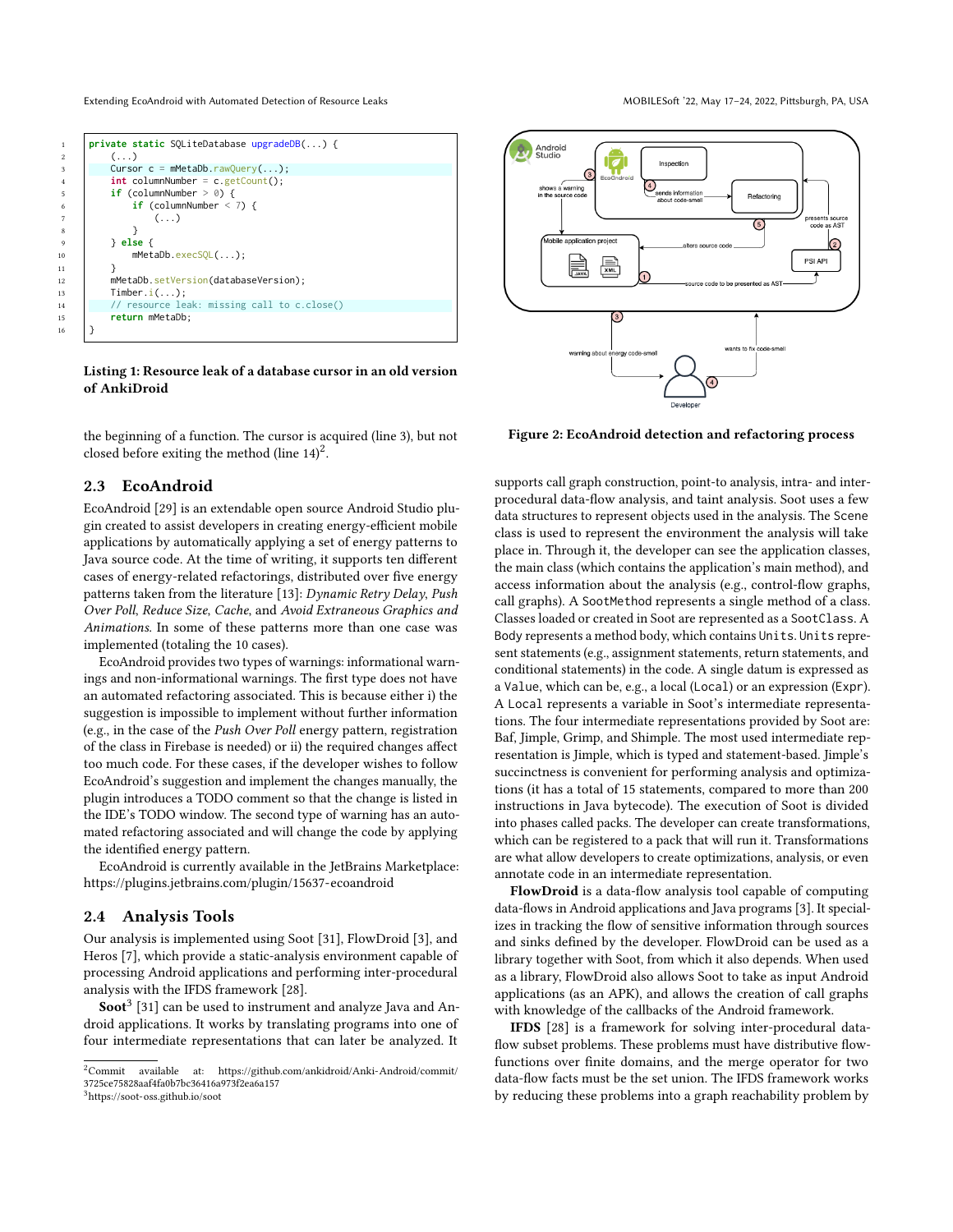MOBILESoft '22, May 17-24, 2022, Pittsburgh, PA, USA Ricardo B. Pereira, João F. Ferreira, Alexandra Mendes, and Rui Abreu

specializing the inter-procedural CFG of the program to the analysis being conducted, creating an exploded super graph. Instead of containing one node to represent program statements, the exploded super graph contains multiple nodes to represent the data-flow facts (we show an example of such a graph in Figure [7\)](#page-6-0). In the exploded super graph, a node *n* containing a data-flow fact  $f$  is reachable from a start node if and only if the data-flow fact  $f$  holds at the node n. The flow-functions must be represented as nodes and edges. To express IFDS problems, the user needs to define four different kinds of edges:

- Call edges: responsible for passing information from call sites to callees.
- Return edges: responsible for passing information from callees to call sites.
- Call-to-return: responsible for passing information from before a call site to all possible call site's successor statements. Information passing from these edges typically do not concern the callee.
- Normal edges: for all other statements.

In this work, we use Heros, a generic IFDS/IDE solver that can be plugged into existing Java-based analysis frameworks [\[7\]](#page-10-28). Connecting Heros to a program analysis framework only requires the user to implement a version of the inter-procedural CFG. The authors already provide an implementation for the Soot framework. As per the definitions of the IFDS framework, to specify an IFDS problem in Heros, the user needs to choose a representation for the data-flow facts, and also needs to implement the four flow-functions required by IFDS (see Section [3.2](#page-3-0) for more details).

## 3 RESOURCE LEAK DETECTION

The proposed work extends EcoAndroid in order to automatically detect resource leaks in Android applications, and is built upon some of the existing features of the plugin, while integrating static analysis frameworks required for the detection. The extension is fully compatible with the current energy pattern detection, which remains fully functional. The automated detection of resource leaks is divided into two main components: the Analysis Component and the Results Component. Each of these components is responsible for a specific step in the detection of resource leaks. The new functionality brought by our extension adds more complexity to EcoAndroid. This translates in a new, longer, and more detailed user interaction process and plugin operation. Figure [3](#page-3-1) shows this new user interaction process and operation.

## 3.1 Resource and Leak Representation

Currently, our implementation supports four different Android resources: Cursor, SQLiteDatabase, Wakelock, and Camera. However, our analysis is general and parametric on the resources supported. Figure [4](#page-3-2) shows the class diagram of the resource representation. To define a resource, one only needs to specify the fully-qualified class name of the resource (type); the names of the methods used to acquire the resource (acquireOp); the fully-qualified name of the class where the acquireOp can be used (acquireClass); the names of the methods used to release the resource (releaseOp); the fully-qualified name of the class where the releaseOp can be used (releaseClass); the name of the method used to check

<span id="page-3-1"></span>

Figure 3: Extended EcoAndroid detection of resource leaks

<span id="page-3-2"></span>

Figure 4: Class diagram of the implemented data structures: **Resource**, **ResourceInfo** and **Leak** (getters and setters omitted)

if the resource is acquired (heldCheckOp); and the name of the callback method where the resource is supposed to be released (placeToRelease) — for example, wakelocks are supposed to be released in onPause().

The analysis will result in a collection of resource leaks. As Figure [4](#page-3-2) shows, each Leak specifies the Resource that was leaked (resource). It also identifies the method where the resource leak occurred (leakedMethod), the method where the resource was declared (declaredMethod), a boolean which indicates if the resource is class-scoped (classMember), and the line number in the source code where the resource was declared (lineNumber).

## <span id="page-3-0"></span>3.2 Analysis Component

The Analysis component is one of the the two main components of our tool. It is responsible for creating and setting up the environment for the analysis, and is also responsible for running the analysis itself. It is implemented on top of Soot, FlowDroid, and Heros.

As mentioned before, these three frameworks are built to be easily integrated with each other, as they are maintained by the same group of developers. Heros implements a solver for the IFDS framework, and requires the definition of four flow functions. Each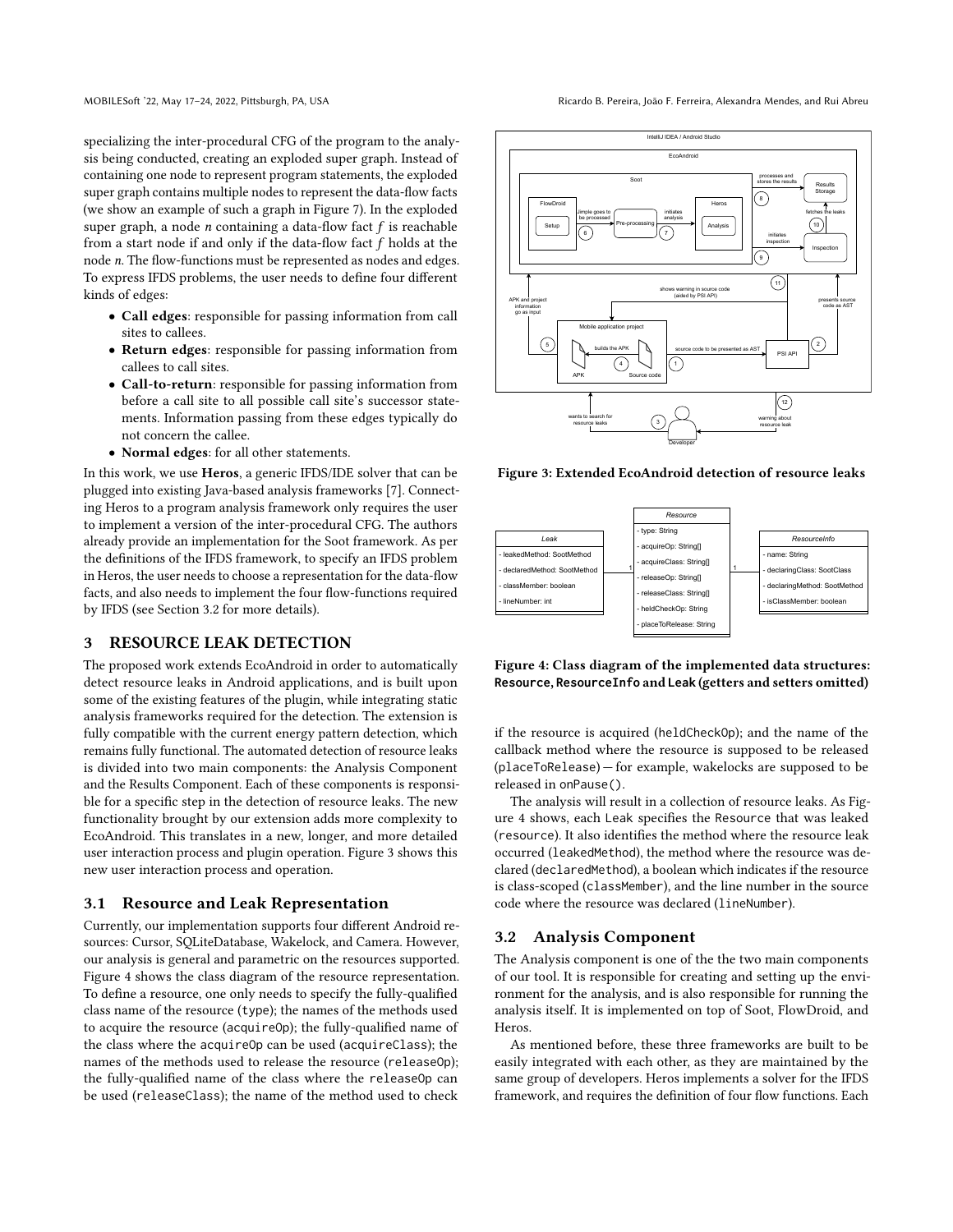Extending EcoAndroid with Automated Detection of Resource Leaks MOBILESoft '22, May 17-24, 2022, Pittsburgh, PA, USA

flow-function serves a different purpose in the IFDS framework. In our context we have:

- The function getCallFlowFunction is responsible for handling flow of facts when a method is called.
- The function getReturnFlowFunction is responsible for the flow of facts when returning from a method. There are two important cases to deal with: (1) when a resource is acquired in the called method, and returned to the callee, and (2) when a resource is passed by reference from the callee to the called method.
- The function getCallToReturnFlow is responsible for acquiring and releasing method-scope resources and also for their correct flow.
- The function getNormalFlowFunction handles acquiring and releasing class-scope resources and handles the flow of data-flow facts when dealing with if statements.

## 3.3 Results Component

The Results component is the other main component of our tool. It is responsible for acquiring the results at the end of the analysis and then, from these results, collecting the location of possible leaks, processing them, and presenting the final results to the user.

3.3.1 Collection of Results. Considering the properties of our problem, our data-flow facts are used to indicate if a given resource is acquired at some point in the code. If in some statement we have a data-flow fact, it means that, prior to that statement, a resource was acquired and has not yet been released. Having this in mind, our algorithm gathers the return statements where there are dataflow facts present. The conditions in which we gather the results depend mainly on the scope of the (possibly) leaked resource. In terms of our implementation, Heros' IFDS solver provides a method to gather results from individual statements of analyzed methods. The results are a set containing the data-flow facts at any given statement of the analyzed methods.

3.3.2 Processing of Collected Results. This step is focused on filtering false positives collected in the previous step. When using our algorithm, it is not enough to collect leaks at the end of a method's execution, since we have to keep in mind the inter-procedural nature of the analysis, and that the collected leaks may not be real leaks (i.e. they can be false positives).

For example, suppose that methodA acquires a resource  $r$  and then calls methodB with  $r$  as a parameter. Then, methodB uses  $r$ but does not release it neither does return it. Then, after the call to methodB, methodA releases the resource  $r$ , meaning that the resource is not leaked. In this example, our analysis would propagate to methodB the fact that  $r$  was acquired in methodA. Then, a naive analysis would collect a leak in methodB, since this method does not return the resource and there is a data-flow fact regarding r in the method's return statement. Figure [5](#page-4-0) shows the exploded super-graph of this example, with methodA on the left and methodB on the right.

With this problem in mind, we developed Algorithm [1](#page-4-1) to process the results. The algorithm goes through the previously collected possible leaks and, for method-scoped resources, checks if the callers of the method where the leak was found use the leaked resource and

<span id="page-4-0"></span>

Figure 5: Example of a false positive of a resource leak

also have the leak; if so, this means we have a leak. For class-scoped resources, there is a leak if the resource was leaked in the method where it was supposed to be released.

| <b>Algorithm 1:</b> IFDS leaks processing algorithm            |  |  |  |
|----------------------------------------------------------------|--|--|--|
| begin                                                          |  |  |  |
| for each statement stmt and method m pair previously collected |  |  |  |
| do                                                             |  |  |  |
| for each fact at stmt do                                       |  |  |  |
| <b>if</b> fact's resource is class-scoped <b>then</b>          |  |  |  |
| <b>if</b> the declaring class of the resource in fact is the   |  |  |  |
| declaring class of m and the place to be released of           |  |  |  |
| the resource in fact is m then                                 |  |  |  |
| Collect the pair stmt and fact                                 |  |  |  |
| else                                                           |  |  |  |
| for each caller of m do                                        |  |  |  |
| if caller uses fact's resource and fact's resource             |  |  |  |
| is leaked in caller <b>then</b>                                |  |  |  |
| Collect the pair stmt and it fact                              |  |  |  |
|                                                                |  |  |  |
|                                                                |  |  |  |
|                                                                |  |  |  |

<span id="page-4-1"></span>3.3.3 Result Storage and Presentation. We can run our analysis as a standalone application or integrated in an IntelliJ IDEA / Android Studio plugin, such as EcoAndroid. To store the results, we first need to evaluate how we want to present them to the user.

In the standalone version, the results are presented in CSV files. For this purpose, we simply store the leaks in three sets: one for the intra-procedural analysis $^4$  $^4$ , one for the inter-procedural analysis, and one containing the leaks from both analyses. The CSV files are generated at the very end of the detection process, having the information contained in all the leaks, plus the class where the resource was declared and the class where the resource was leaked, and performance metrics.

For the IntelliJ IDEA version, we follow the current methodology of EcoAndroid, which is to give warnings in the code, as well as to make them available as results of a code inspection. To allow this, we first identify the PsiMethods corresponding to the

<span id="page-4-2"></span> $^4\!$  Although we have implemented an intra-procedural analysis, our inter-procedural analysis outperforms it and so the intra-procedural analysis is currently disabled and is not described in this paper.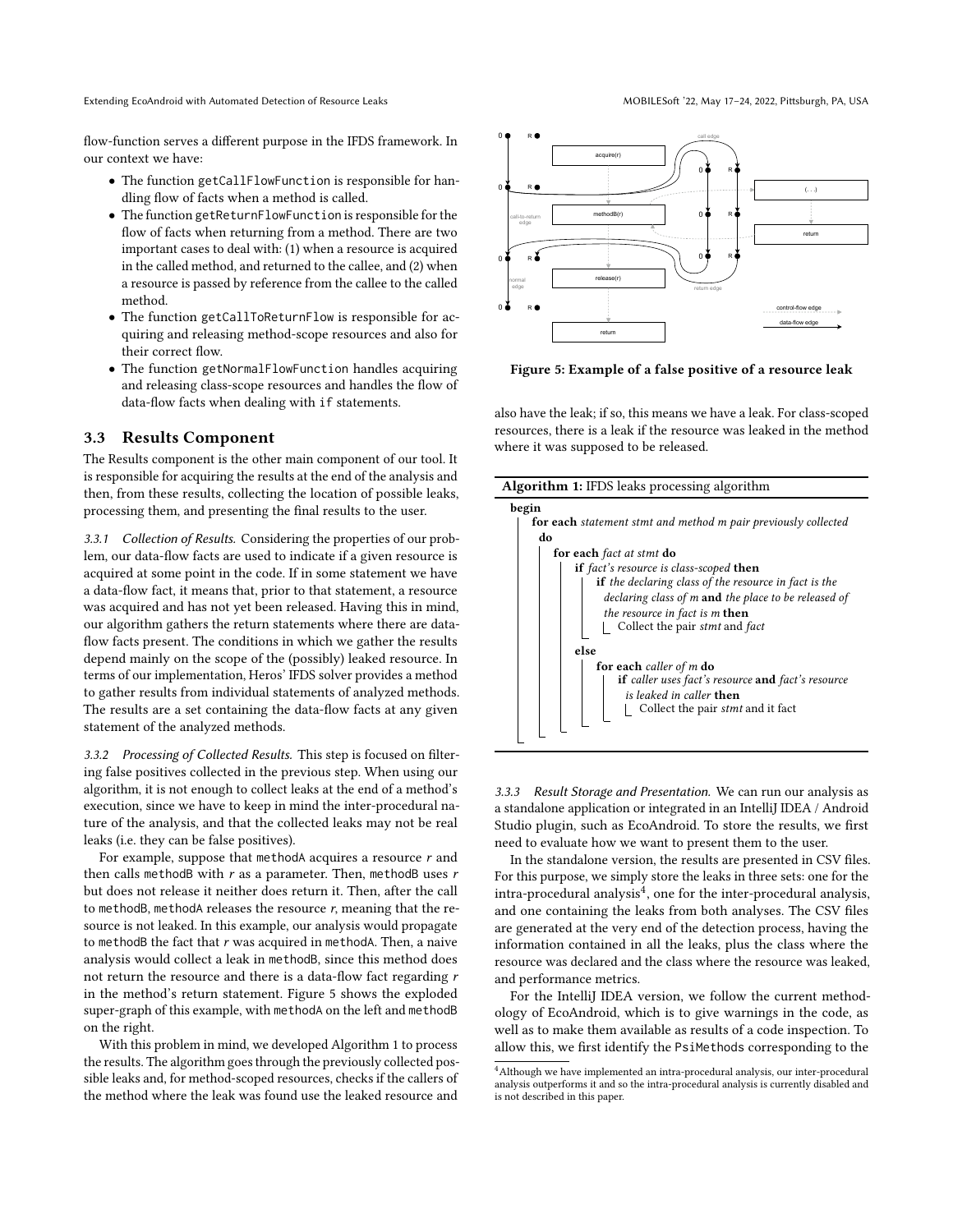<span id="page-5-0"></span>MOBILESoft '22, May 17-24, 2022, Pittsburgh, PA, USA Ricardo B. Pereira, João F. Ferreira, Alexandra Mendes, and Rui Abreu



Listing 2: Resource leak (simplified) of an older version of **SMSDroid** 

leakedMethod in the reported leaks, and we map the leaks to the corresponding PsiMethod where they were leaked. To present them to the user, we implement a code inspection responsible for visiting each PsiMethod in the PSI tree and for checking, in the reported results, if there are any leaks in the visited PsiMethods. At the end of the detection process, we force IntelliJ's Code Analyzer Daemon to restart, which causes the code to be inspected and code warnings to appear without the user needing to run a full code analysis. Figure [6](#page-6-1) shows an example of a leak reported by the extended EcoAndroid.

## 3.4 Illustrative example

To illustrate and better understand how the IFDS framework and our analysis work, we provide a real-world example of a leak detected by our tool and taken from the DroidLeaks dataset, shown in Listing [2.](#page-5-0) This is a cursor leak that spans two different methods, getContact and getContactName, in a version of SMSDroid<sup>[5](#page-5-1)</sup>. In getContact, the cursor c is acquired (line 17) and returned (line 20). The method getContactName then calls getContact (line 5), and uses the cursor to return a string. From here, reference to c and cursor are lost, and the resource is never released, therefore, c is leaked. In Figure [7,](#page-6-0) we see the exploded super-graph of this example. The graph provides an overview of all the different types of edges defined in the IFDS framework, and how data flows through them. In this specific example, there are only two facts present: the zero value — that represents a fact that is always valid, and used to generate other data-flow facts — and the  $C$  fact — that is our dataflow fact representing the cursor that is leaked. C is generated from the zero value when c is acquired, and flows through getContact until the end of getContactName since no release operation for cursor was performed.

## 4 EVALUATION

This section describes our evaluation methodology and the results obtained. We address the two following research questions:

RQ1: How does our tool compare with other resource leak detectors when considering the four types of resource leaks supported? RQ2: Is our tool capable of finding new resource leaks?

## 4.1 Methodology

This subsection describes the datasets used, the data collection and analysis procedures, and the experimental setup.

4.1.1 Resource Leak Dataset. To evaluate our work, we use DroidLeaks [\[22\]](#page-10-10). The DroidLeaks dataset provides information on resource leaks found on 32 popular and large-scale open-source Android applications, taken from F-Droid. The authors of DroidLeaks collected a total of 292 resource leaks from 33 resource classes, which include the 4 resource classes that our implementation currently supports: Cursor, SQLite Database, Wakelock, and Camera.

There is a publicly available website $^6$  $^6$  that contains all the information about the dataset. From the available information, there is a spreadsheet $^7$  $^7$  containing the 292 identified leaks together with their relevant information: (1) name of the application where the leak was found; (2) the concerned class, i.e. the resource class; (3) the version of the application where the problem was discovered, and the version where the problem was resolved; (4) the problematic method, and the file where this method is implemented; (5) the bug report, if it exists; (6) for the 8 evaluated resource leaks detectors, whether they detected the resource leak or not; (7) information regarding the leak: if it is related to component life cycle, if the resource escapes local context, and the extent of the leak (complete leak, only in certain paths, etc.).

Additionally, the authors of DroidLeaks provide the APKs used in the evaluation they performed. There is a total of 137 APKs publicly available $^8$  $^8$ , including the versions where the leaks were found and the versions where the leaks were fixed.

The authors of DroidLeaks also evaluated 8 resource leak detectors — namely, Code Inspections, FindBugs, Infer, Android Lint,  $\text{PMD}^9$  $\text{PMD}^9$ , Relda2, Elite, and Verifier  $-$  with the dataset, with the goal of helping future researchers to create and improve resource leak detection tools. For the evaluation of each tool  $t$ , the authors defined two metrics: the Bug Detection Rate, denoted  $BDR(t)$ , and the False Alarm Rate, denoted  $FAR(t)$ . These are calculated as follows:

$$
BDR(t) = \frac{\text{\# bugs detected by } t \text{ on buggy app versions}}{\text{\# bugs experimental on } t}
$$

$$
FAR(t) = \frac{\text{# false alarms reported by } t \text{ on patched app versions}}{\text{# bugs experienced on } t}
$$

A detected leak happens when a tool detects one of the specified leaks on the faulty version of the application. A false alarm happens when a tool detects one of the specified leaks on the patched version of the application (it should not detect since the leak is fixed).

<span id="page-5-1"></span> $^5$  Source code at [https://github.com/felixb/smsdroid/blob/](https://github.com/felixb/smsdroid/blob/5020594a25c7dd1d77b5e4571bce2135f4a17138/src/de/ub0r/android/smsdroid/AsyncHelper.java) [5020594a25c7dd1d77b5e4571bce2135f4a17138/src/de/ub0r/android/smsdroid/](https://github.com/felixb/smsdroid/blob/5020594a25c7dd1d77b5e4571bce2135f4a17138/src/de/ub0r/android/smsdroid/AsyncHelper.java) [AsyncHelper.java](https://github.com/felixb/smsdroid/blob/5020594a25c7dd1d77b5e4571bce2135f4a17138/src/de/ub0r/android/smsdroid/AsyncHelper.java) and [https://github.com/felixb/ub0rlib/blob/master/lib/src/main/java/](https://github.com/felixb/ub0rlib/blob/master/lib/src/main/java/de/ub0r/android/lib/apis/ContactsWrapper3.java) [de/ub0r/android/lib/apis/ContactsWrapper3.java](https://github.com/felixb/ub0rlib/blob/master/lib/src/main/java/de/ub0r/android/lib/apis/ContactsWrapper3.java)

<span id="page-5-3"></span><span id="page-5-2"></span><sup>6</sup><http://sccpu2.cse.ust.hk/droidleaks/>

 $^{7}$ [http://sccpu2.cse.ust.hk/droidleaks/project\\_data/droidleaks.xlsx](http://sccpu2.cse.ust.hk/droidleaks/project_data/droidleaks.xlsx)

<span id="page-5-4"></span><sup>8</sup><http://sccpu2.cse.ust.hk/droidleaks/bugs/apks.php>

<span id="page-5-5"></span><sup>&</sup>lt;sup>9</sup>No data is available for PMD since it does not support any type of system resource covered by DroidLeaks.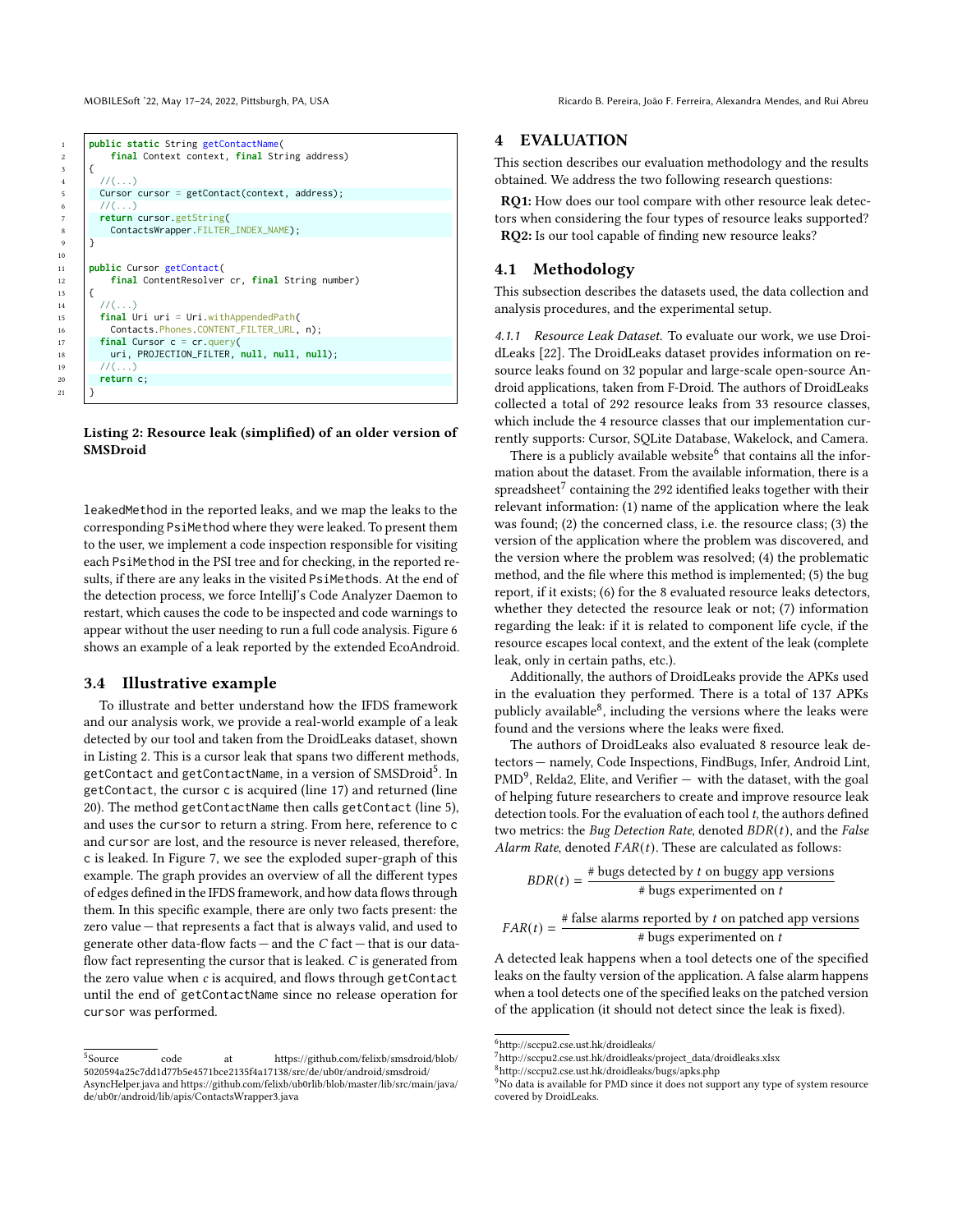<span id="page-6-1"></span>

| 420 $\mathbf{\Omega}$ | public double getFloat (String key) throws SQLException {                            |                                               |  |
|-----------------------|--------------------------------------------------------------------------------------|-----------------------------------------------|--|
| 421                   | $Cursor cur =$<br>EcoAndroid: Leaked CURSOR declared on com.ichi2.anki.Deck.getFloat | $y = '' + key + ''''$ , selectionArgs: null); |  |
| 422                   | if (cur.moveT                                                                        |                                               |  |
| 423                   | <b>return</b> cur.getFloat( $\lceil$ columnindex: $\lceil \theta \rceil$ );          |                                               |  |
| 424                   | else {                                                                               |                                               |  |
| 425                   | throw new SQLException("DeckVars.getFloat: could not retrieve value for " + $key$ ); |                                               |  |
| 426                   |                                                                                      |                                               |  |
| 427                   |                                                                                      |                                               |  |

#### Figure 6: Extended EcoAndroid report of a resource leak in the source code

<span id="page-6-0"></span>

Figure 7: Exploded super-graph for the example shown in Listing [2](#page-5-0)

4.1.2 Data Collection and Analysis. To answer the research questions, we divided our evaluation into two analyses: a filtered dataset analysis and a full dataset analysis. The first addresses RQ1 and uses a filtered version of DroidLeaks considering only the four types of resource leaks supported. The second addresses RQ2 and uses the entire DroidLeaks dataset.

Filtered dataset analysis. The authors of DroidLeaks evaluate only 116 of the 292 resource leaks found, due to the labor-intensive work of compiling all APKs found. From those 116 resource leaks, only 60 are of one of the four types supported by our tool. However, only 50 of these have been used in their experiments. We call the dataset consisting of these 50 leaks the "filtered dataset". Since DroidLeaks provides data on the performance of other resource leak detectors regarding these 50 leaks, we can use this dataset to answer RQ1. For this comparison, we measure the Bug Detection Rate and the False Alarm Rate. Table [1](#page-6-2) shows, regarding the filtered dataset, the number of leaks from each resource class, as well as the applications where they were identified.

Full dataset analysis. To address RQ2, we run our analysis on the 137 APKs provided by DroidLeaks and count the number of previously unidentified leaks (i.e. leaks identified and confirmed by us as true positives that are not listed in DroidLeaks).

We also measure three metrics: precision, recall, and F-Score [\[9\]](#page-10-30). Finally, regarding performance, we calculate the average and median time that our tool takes to analyze the provided applications.

Experimental setup. We ran our tool on an Intel i5-8265U (8 cores) machine, with 8GB of RAM running Ubuntu 18.04.5 LTS. The process used to evaluate our tool is summarized below:

- (1) Run our analysis in standalone mode on the 137 APKs from DroidLeaks
- (2) Collect and organize the obtained results into a spreadsheet

<span id="page-6-2"></span>

| <b>Resource class</b><br># leaks |    | <b>Related applications</b>  |  |
|----------------------------------|----|------------------------------|--|
|                                  |    | AnkiDroid, AnySoftKeyboard,  |  |
|                                  |    | APG, BankDroid,              |  |
|                                  |    | ChatSecure, CSipSimple,      |  |
|                                  |    | Google Authenticator,        |  |
| Cursor                           | 38 | IRCCloud. Osmand.            |  |
|                                  |    | OSMTracker, Owncloud,        |  |
|                                  |    | SMSDroid, TransDroid,        |  |
|                                  |    | WordPress                    |  |
|                                  | 3  | AnySoftKeyboard, ConnectBot, |  |
| SOLiteDatabase                   |    | FBReader                     |  |
|                                  | 8  | CallMeter, ConnectBot,       |  |
| Wakelock                         |    | CSipSimple, K-9 Mail,        |  |
| Camera                           | 1  | SipDroid                     |  |

Table 1: Filtered dataset: distribution of resource classes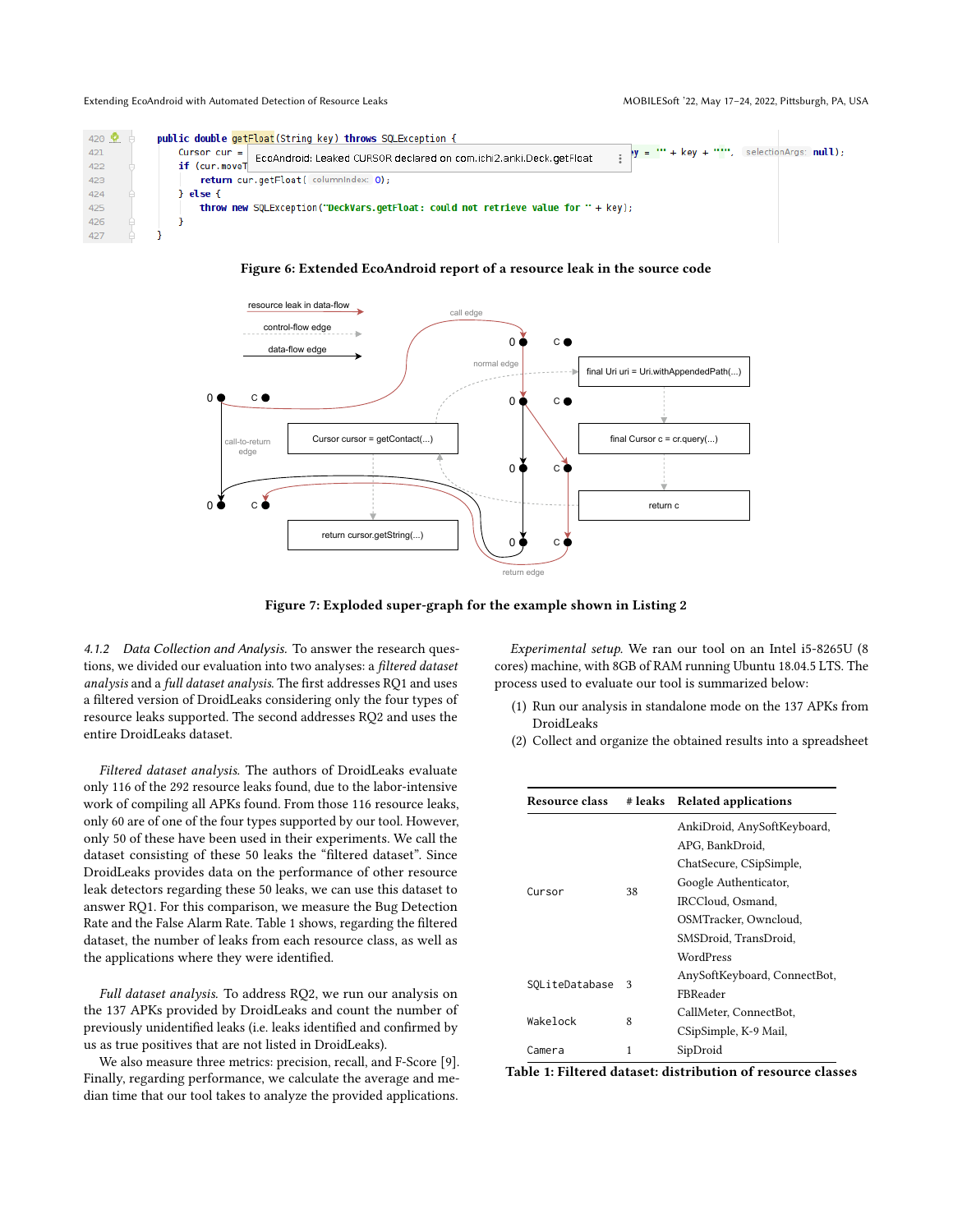- (3) Compare the obtained results with the filtered dataset to identify correctly detected leaks and non-detected leaks (i.e. true positives and false negatives, respectively).
- (4) Manually categorize the remaining results (i.e. the results obtained and not described in the filtered dataset)
- (5) Calculate the analysis' detection rate and compare with the tools evaluated in DroidLeaks, from the filtered dataset
- (6) Calculate the remaining efficiency metrics precision, recall, and F-Score — for the full dataset analysis and false negatives obtained from DroidLeaks
- (7) Calculate performance metrics average and median duration of the analysis — for the full dataset analysis.

## 4.2 Results

4.2.1 Errors in the Analysis. From the 137 APKs provided by DroidLeaks, our analysis failed to run on 30 due to call graph generation failure in Soot and FlowDroid. We define a call graph generation failure as the failure to generate a call graph in under 5 minutes. The applications suffering from this failure and their versions are shown in Table [2.](#page-7-0) For these applications, our analysis is unable to run and detect resource leaks. Regarding evaluation on the filtered dataset, this means that the cursor leak on version 1747b81da8 of BankDroid can not be evaluated, but will be accounted in our evaluation as a call graph generation failure. Regarding the full dataset analysis, this means that we only consider 107 out of the 137 APKs provided by DroidLeaks.

4.2.2 Filtered Dataset Analysis. For the 50 resource leaks in the filtered dataset, our tool was able to detect 9 (18%), while failing to detect the remaining 41 (82%), meaning we achieved a Bug Detection Rate of 18% and a False Alarm Rate of 2%. We have investigated the cause of these results and observed that, for the 41 that our tool failed to detect, the main reason is due to Soot and Heros not analyzing the method where the resource was leaked, which happened in 25 (61%) of the leaks. Table [3](#page-7-1) shows the causes for failure to detect the leaks in the filtered dataset, together with their corresponding number of cases (percentage is calculated based on

<span id="page-7-0"></span>

| Application      | Versions                            |
|------------------|-------------------------------------|
|                  | 0a07250417, 0e03f262b3, 1596ddfaab, |
| K-9 Mail         | 2df436e7bc. 3077e6a2d7. 3171ee969f. |
|                  | 378acbd313, 57e55734c4, 58efee8be2, |
|                  | 71a8ffc2b5, 7e1501499f, acd18291f2  |
|                  | 23bf7d5801, 253c271b34, 8987674ab4  |
| Cgeo             | e2c320b5f9, ea04b619e0, fb2d9a3a57  |
| <b>BankDroid</b> | 1747b81da8, 265504aa4, 2b0345b5c2,  |
|                  | bf136c7b0a. f4fbbfd966              |
| Ushahidi         | 337b48f5f2, 52525168b5, 9d0aa75b84, |
|                  | d578c72309                          |
| ConnectBot       | 2dfa7ae033, ef8ab06c34              |
| CallMeter        | 4e9106ccf2                          |

Table 2: Applications where the generation of call graphs failed

MOBILESoft '22, May 17-24, 2022, Pittsburgh, PA, USA Ricardo B. Pereira, João F. Ferreira, Alexandra Mendes, and Rui Abreu

<span id="page-7-1"></span>

| Cause for failing to detect $\#$ of cases $\%$ of cases |    |      |
|---------------------------------------------------------|----|------|
| Method not analyzed                                     | 25 | 61%  |
| Logic not supported                                     | 8  | 20%  |
| Unresolved bug in tool                                  | 5  | 12%  |
| Call graph generation failure                           | 1  | 2%   |
| Call graph generation error                             | 1  | 2%   |
| Unknown cause                                           | 1  | 2%   |
| Total                                                   |    | 100% |

Table 3: Causes for failing to detect leaks in filtered dataset

only the 41 leaks our tool failed to detect, and does not account for 100% due to approximation errors).

As mentioned before, the authors of DroidLeaks performed an evaluation of 8 resource leak detectors using their dataset. Table [4](#page-8-0) shows how the tools evaluated in DroidLeaks and our tool (named EcoAndroid) performed on the filtered dataset. Note that Relda2 supports two analysis modes: flow-sensitive and flow-insensitive. In the table, Relda2-FS and Relda2-FI represent the two modes, respectively. Also, FindBugs is not included in the table since there is no data available about this tool for the leaks in the filtered dataset. All the 9 leaks detected by EcoAndroid are also detected by at least one other tool; however, there is no other tool that detects all of these 9 leaks.

## Answer to RQ1. How does our tool compare with other resource leak detectors when considering the four types of resource leaks supported?

While the bug detection rate of our tool can improve substantially, the false alarm rate is among the best (only Android Lint is better). We noticed that the main problem is with Soot and Heros not analyzing methods where resources are leaked. Further work to fix this single problem can have a big impact on the performance of our tool.

4.2.3 Full Dataset Analysis. Given the errors mentioned above, we analyzed a total of 107 APKs. Our tool reported a total of 312 leaks, from which 203 (65%) are true positives, 77 are false positives (25%), 27 (9%) were not classified due to missing code in the application's repository and due to the leak being reported in an Android class, and 5 (1%) suffered from errors in the Jimple translation. We obtained a precision of 72.5%, a recall (with the number of false negatives calculated using information from the filtered dataset) of 83.2%, and an F-Score of 77.5%.

We observed that some of the reported leaks were duplicated in different versions of the same application. This phenomenon can be seen, for example, in WordPress: in four versions of this application (57c0808aa4, 4b1d15cb26, 42de8a232c, and 3f6227e2d4) we have uncovered several identical reported leaks. Since this happens in several applications, we decided to also present the results of our tool taking into account only unique reported leaks. In this case, our tool reported 127 leaks, from which 86 (67.7%) are true positives, 28 (22%) are false positives, 9 (7.1%) were unclassified, and 4 (3.1%) suffered errors in the Jimple translation. For the unique reported leaks, we obtained a precision of 75.4%, a recall (with the number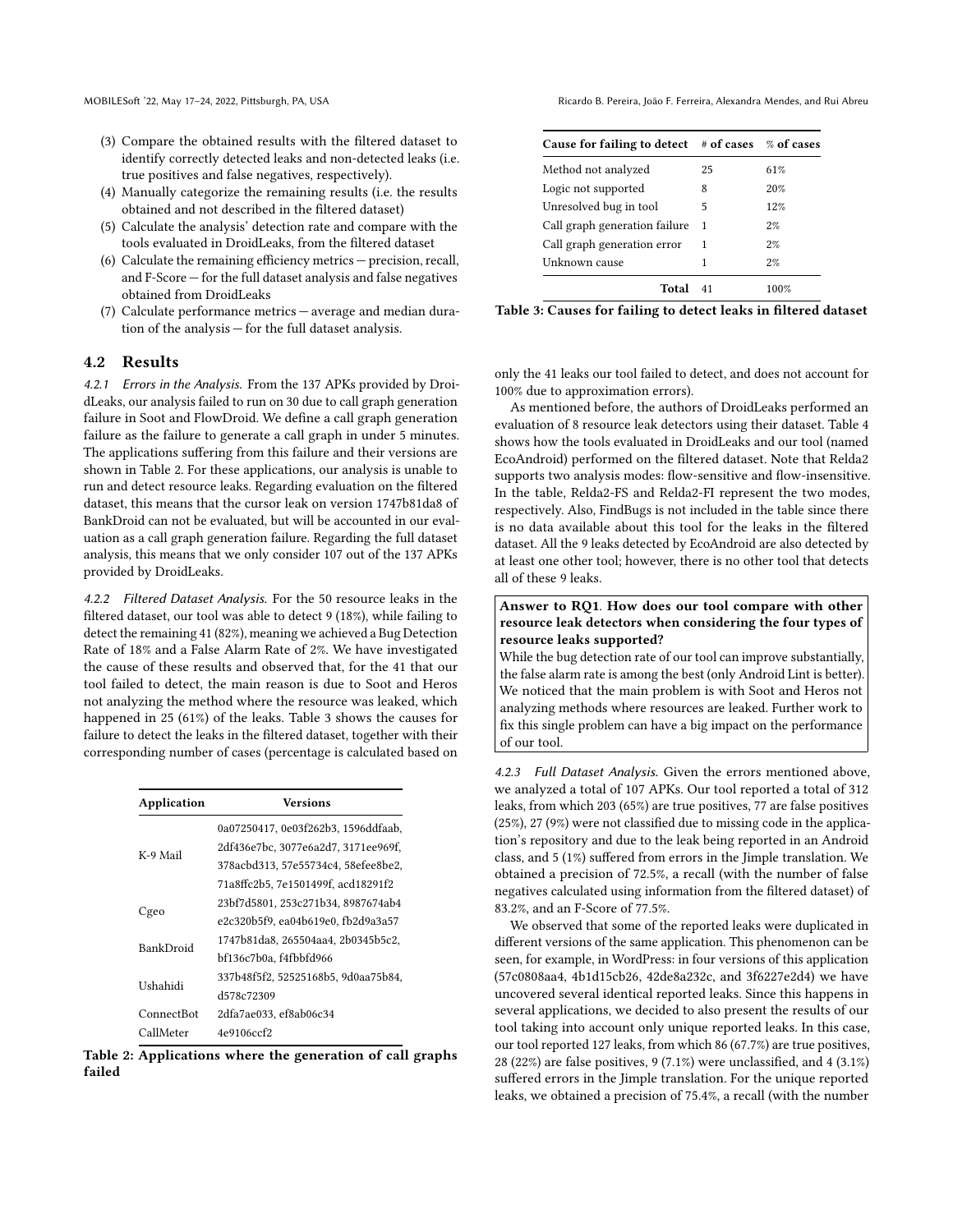<span id="page-8-0"></span>

| Tool             | # experimented leaks | # detected leaks<br>(Bug Detection Rate) | # false alarms<br>(False Alarm Rate) |  |
|------------------|----------------------|------------------------------------------|--------------------------------------|--|
| EcoAndroid       | 50                   | $9(18.0\%)$                              | $1(2.0\%)$                           |  |
| Code Inspections | 41                   | 32 (78.0%)                               | 19 (46.3%)                           |  |
| Infer            | 38                   | 23 (60.5%)                               | $2(5.3\%)$                           |  |
| Lint             | 38                   | 12 (31.6%)                               | $0(0.0\%)$                           |  |
| Relda2-FS        | 9                    | 7(77.8%)                                 | 7(77.8%)                             |  |
| Relda2-FI        | 9                    | $3(33.4\%)$                              | 2(22.2%)                             |  |
| Elite            | 8                    | 7(87.5%)                                 | 5(62.5)                              |  |
| Verifier         | 8                    | $4(50.0\%)$                              | 3(37.5%)                             |  |

Table 4: Filtered dataset analysis: tool performance

<span id="page-8-1"></span>

|                          | leaks                      | Full reported Unique reported<br>leaks |
|--------------------------|----------------------------|----------------------------------------|
| Total apps analyzed      | 107                        | 107                                    |
| Number of leaks reported | 312                        | 127                                    |
| Unclassified leaks       | 27                         | 9                                      |
| Errors                   | 5                          | 4                                      |
| True positives (TP)      | 203                        | 86                                     |
| False positives (FP)     | 77                         | 28                                     |
| False negatives (FN)     | 41 (from filtered dataset) |                                        |
| Precision                | 0.725                      | 0.754                                  |
| Recall                   | 0.832                      | 0.677                                  |
| F-Score                  | 0.775                      | 0.714                                  |

Table 5: Results obtained from the full dataset analysis

of false negatives calculated using information from the filtered dataset) of 67.7%, and an F-Score of 71.4%. Table [5](#page-8-1) summarizes the results obtained. Notice that these results indicate that our tool detected 191 previously unidentified leaks (74 when considering unique reported leaks). This is because the 203 true positives detected by EcoAndroid include the 9 leaks that were detected in the filtered dataset. Note that the 50 leaks in the filtered dataset are the only ones identified in DroidLeaks as leaks of the four types supported by EcoAndroid. Therefore, the 191 leaks detected further to the 9 leaks of the filtered dataset where not identified before. Moreover, there are 3 leaks detected by EcoAndroid for which there is no data regarding other tools.

Table [6](#page-9-0) shows the results obtained from the full dataset analysis, from both all reported leaks and unique reported leaks, but categorized by each resource. Percentages in each column are calculated based on the sum of their respective column.

To evaluate the performance of our tool, we recorded the time it took to setup and run the analysis. To setup the analysis, our tool took, on average, 43941 milliseconds and, on median, 20577 milliseconds. To run the analysis it took, on average, 3520 milliseconds and, on median, 3869 milliseconds. Table [7](#page-9-1) shows these recorded times, as well as total time, presented in milliseconds and in minutes.

## Answer to RQ2. Is our tool capable of finding new resource leaks?

Yes, our tool found 191 resource leaks previously unidentified in DroidLeaks (74 when considering unique reported leaks). Most of the resource leaks identified concern the use of Cursor and SQLite Database resources. Concerning the Camera resource, there were no resource leaks found.

We obtained a precision of 72.5%, a recall (with the number of false negatives calculated using information from the filtered dataset) of 83.2%, and an F-Score of 77.5%. When considering unique reported leaks, these values changed to 75.4%, 67.7%, and 71.4%, respectively.

## 5 RELATED WORK

Jiang et al. [\[20\]](#page-10-31) list typical energy bugs, divided into resource leaks (also called no-sleep bugs) and layout defects. Pathak and Jindal [\[27\]](#page-10-32) divide no-sleep bugs into three categories: no-sleep code path (i.e. when there is a code path that acquires a component wakelock, but never releases), no-sleep race condition (i.e. when the power management of a particular component is carried out by different threads in the application), and no-sleep dilation (i.e. when a component is put to sleep later than necessary). Cruz and Abreu [\[13\]](#page-10-25) present 22 energy patterns for Android applications, with some involving resource leaks.

Regarding leak detectors, Vekris et al. [\[32\]](#page-10-18) created a tool to verify if an Android application complies with a set of energy policies, focused only on the acquiring and releasing of wakelocks. Guo et al. [\[19\]](#page-10-22) created Relda, which uses Androguard to translate the application APK into Dalvik bytecode. The bytecode is then traversed in sequential order to build the control-flow graph of the application. Wu et al. [\[36\]](#page-10-12) present Relda2, which unlike most tools that are built on top of frameworks like Soot and WALA, analyzes Dalvik bytecode directly, leveraging only Androguard to disassemble the app into the Dalvik bytecode. The Automated Android Energy-Efficiency InspectiON (AEON) [\[30\]](#page-10-33) is an IntelliJ IDEA plugin capable of inspecting energy problems related to the Android API. The plugin focuses on wakelocks. AEON was used in the work of Deng et al. [\[14\]](#page-10-34) to design the WakeLock Release Deletion mutation operator, used to mimic an energy bug. Wu et al. [\[35\]](#page-10-21) detect two patterns related to resource leaks: activity adding a listener but not removing it, and activity adding a listener but putting it in a long-wait state.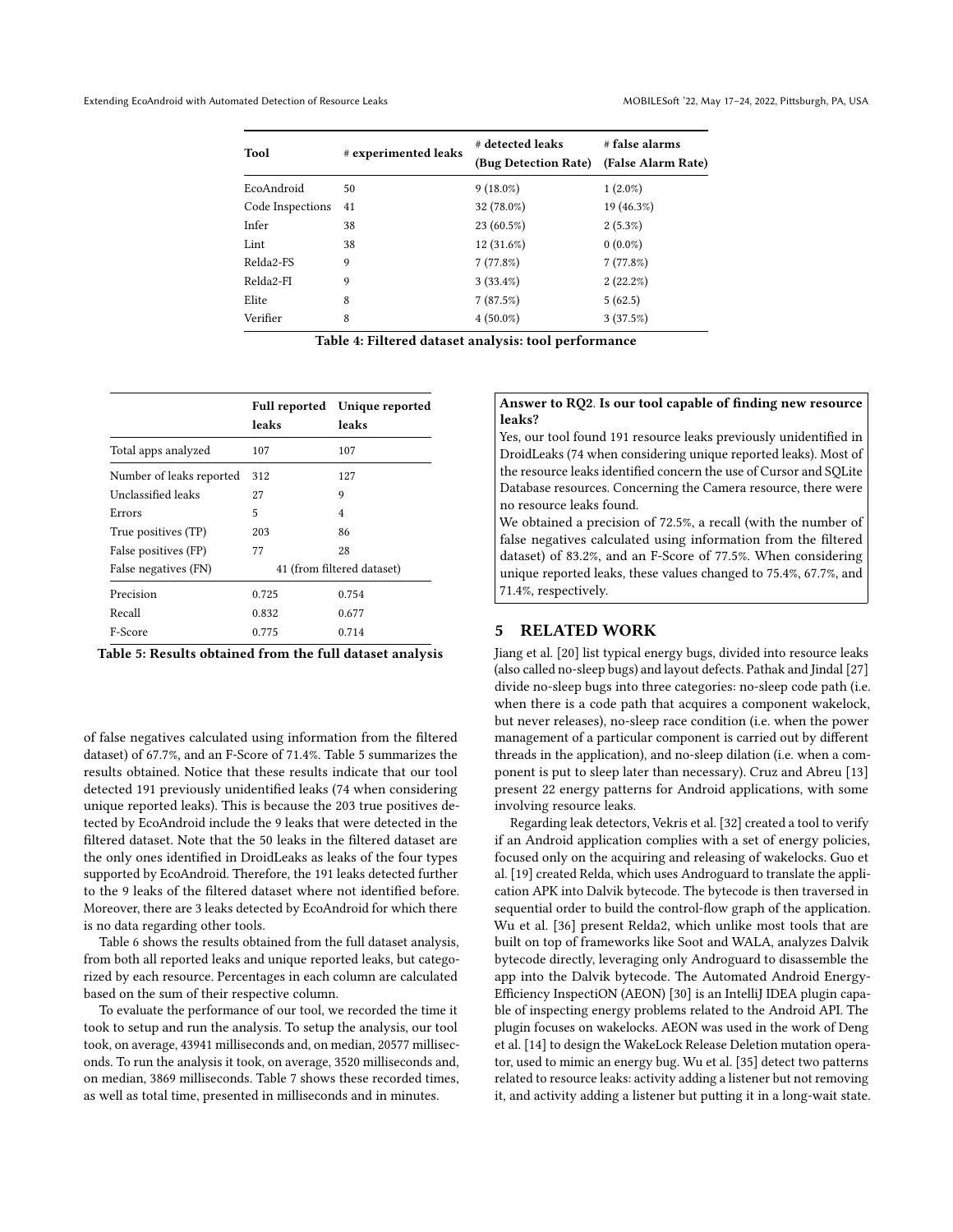<span id="page-9-0"></span>

| Resource        | <b>Full reported leaks</b> |           |          | Unique reported leaks |          |          |
|-----------------|----------------------------|-----------|----------|-----------------------|----------|----------|
|                 | Total $(\%)$               | TP(%)     | FP(%)    | Total (%)             | TP (%)   | FP(%)    |
| Cursor          | 165(53%)                   | 108 (53%) | 42 (55%) | $63(50\%)$            | 40 (47%) | 14 (50%) |
| SOLite Database | 114 (37%)                  | 90 (44%)  | 20 (26%) | 51 (40%)              | 43 (50%) | 6(21%)   |
| Wakelock        | $31(9\%)$                  | 5(3%)     | 13 (17%) | 12 (9%)               | 3(3%)    | 7(25%)   |
| Camera          | $2(1\%)$                   | $0(0\%)$  | $2(2\%)$ | $1(1\%)$              | $0(0\%)$ | 1(4%)    |
| Sum             | 312                        | 203       | 77       | 127                   | 86       | 28       |

Table 6: Results obtained from the full dataset analysis, organized per resource

<span id="page-9-1"></span>

|                    | Setup   | Analysis | Total   |
|--------------------|---------|----------|---------|
| Average time (ms)  | 43941   | 3520     | 47461   |
| Median time (ms)   | 20577   | 3869     | 24356   |
| Average time (min) | 0.73235 | 0.05866  | 0.79102 |
| Median time (min)  | 0.34295 | 0.06448  | 0.40593 |

Table 7: Time performance of the analysis

Liu et al. [\[24\]](#page-10-35) created a technique called Elite capable of detecting common wakelock misuses. Elite first decompiles the application's APK files to Java bytecode using Dex2jar, and then performs an analysis with the help of Soot and Apache Byte Code Engineering Library (BCEL). Jiang et al. [\[20\]](#page-10-31) built a tool called SAAD. They use Apktool to transform the APK file into Dalvik bytecode, using then SAAF, an analysis framework, to search for resource leaks, and Android Lint, to search for layout defects. Banerjee et al. [\[4\]](#page-10-36) expand on their previous work [\[5\]](#page-10-5) and create a framework for detecting resource leaks and implement it into an Eclipse plugin called EnergyPatch. More recently, Bhatt and Furia [\[6\]](#page-10-11) implement PlumbDroid, which builds several resource-flow graphs (an abstraction based on control-flow graphs) that captures information about the acquiring and releasing of resources. The tool performs intra-procedural analysis using pushdown automatons, and inter-procedural analysis by combining the results of the intra-procedural analysis. In a final stage, it fixes the resource leak by injecting the corresponding release operation in a suitable location.

When compared to the above work, our analysis is the only IFDS-based resource leak analysis that supports multiple Android resources.

## 6 CONCLUSION

This paper presents an extension of EcoAndroid with automated detection of resource leaks in Android applications. We designed and implemented a context- and flow-sensitive inter-procedural static analysis with the IFDS framework. Our analysis supports the detection of leaks regarding four frequently used and impactful Android resources, and can be run as part of EcoAndroid, in IntelliJ IDEA or Android Studio, or as a command-line tool. When using our tool to analyze 107 Android applications from the DroidLeaks dataset, we have been able to detect 191 previously undetected leaks. Our analysis achieved a low Bug Detection Rate due to problems in the frameworks used, but our False Alarm Rate was one of the best when comparing to the 8 resource leak detectors evaluated in DroidLeaks. We also obtained a precision of 72.5% and a recall of 83.2% when evaluating the leaks detected in the 107 applications provided by DroidLeaks.

### 6.1 Future Work

Improve the use of the static analysis frameworks. While static analysis frameworks like Soot and Heros provide tools to build static analyses, it might not be trivial to implement analyses that work for all cases. For example, in our extension we observed that Soot's and FlowDroid's call graph generation can sometimes fail, which makes it impossible to run our analysis. Another problem that we observed is that some generated call graphs were incorrect (e.g., they were incomplete and did not contain the method where the resource leak occurred). When this happens it is still possible to run the analysis but this can cause false positives or false negatives. As the next step, we plan to improve this and fix this problem.

Support diverse mechanisms used by resources. Throughout testing and evaluation of our analysis, we uncovered that, for the resources supported, many possess different kinds of mechanisms that affect how they are acquired and released. For example, the ContentQueryMap is such a mechanism and it is used to cache the contents of a cursor into a map. It works by passing the cursor to the ContentQueryMap constructor, performing all the operations needed, and then closing the ContentQueryMap [\[18\]](#page-10-37). We plan to improve our tool to take into account as many of these mechanisms as possible.

Repair of resource leaks through refactoring. A useful improvement to our work would be to automatically repair the detected leaks through refactoring. This would require a careful analysis of where to release each resource, so that the refactoring would not impact the rest of the application. The same mechanism used in EcoAndroid to refactor energy patterns could be used.

User study. Since our tool can run as part of EcoAndroid, we plan to perform a user study to assess the usability of our extension and to collect feedback that can be used to improve our work.

## ACKNOWLEDGMENTS

This work was partially funded by national funds through FCT under projects UIDB/50021/2020 and PTDC/CCI-COM/29300/2017.